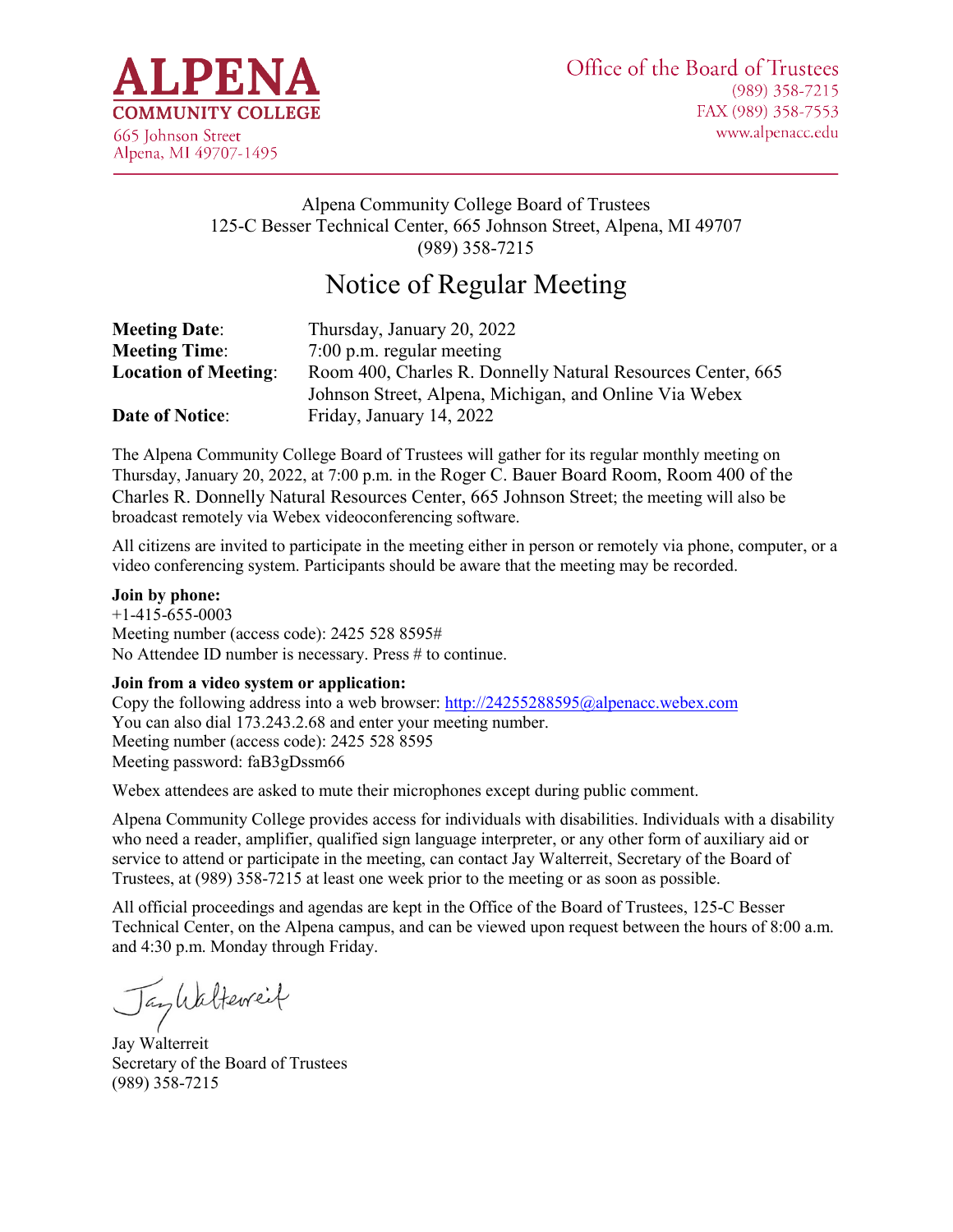### REGULAR MEETING AGENDA ALPENA COMMUNITY COLLEGE BOARD OF TRUSTEES Thursday, January 20, 2022, 7:00 p.m. 665 Johnson Street, Alpena, MI 49707

- 1) Call to Order
- 2) Pledge of Allegiance
- 3) Approval of Agenda
- 4) Approval of the Proposed Minutes of the December 16, 2021, Regular Board Meeting
- 5) Introduction of Guests and Public Comment
- 6) Communication(s)
- 7) Board Member and Subcommittee Reports
- 8) Student Report
- 9) Faculty Report
- 10) President's Report
- 11) Action Items

|--|--|--|--|

### 12) Information Items

13) Board Discussion

#### 14) New Business

- 15) Suggested Future Agenda Items
- 16) Next Regular Meeting: February 17, 2022, 7:00 p.m. The meeting is tentatively scheduled to be held in person in Room 400 of the Charles R. Donnelly Natural Resources Center, but this may change due to pandemic conditions.
- 17) Adjournment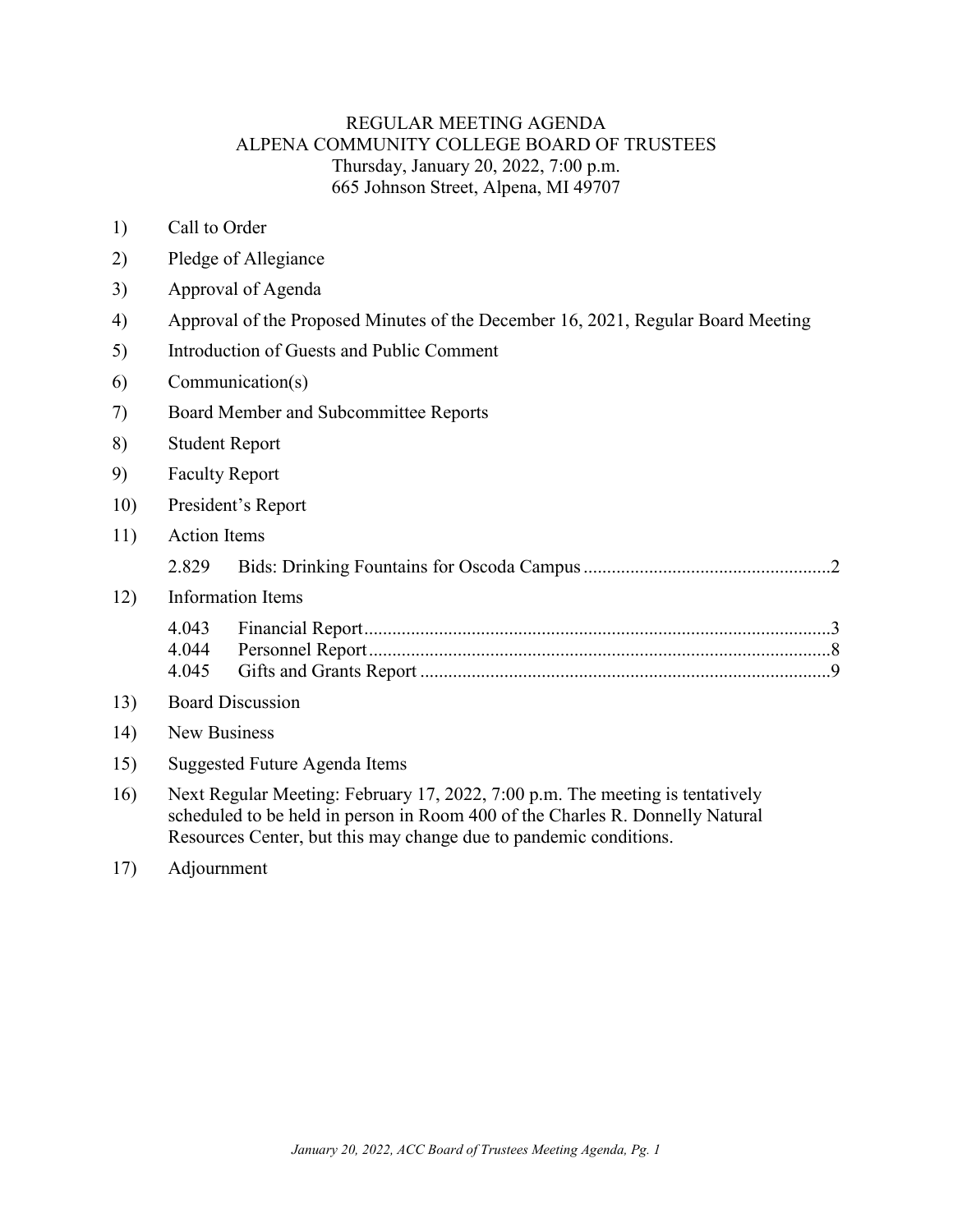#### <span id="page-2-0"></span>**2.829 Bids: Drinking Fountains for Oscoda Campus**

College officials solicited bids for new drinking fountains to be installed in the Oscoda Campus building. The new drinking fountains should be ADA compliant and have built-in water bottle filling stations for more sanitary access to drinking water.

College officials solicited bids by running ads in *The Alpena News*, *Iosco County News Herald*, and *Oscoda Press*. Only one vendor, Colvin's Plumbing and Heating of Hale, Mich., submitted a bid. College officials have deemed that bid acceptable.

#### Therefore, the following resolution is proposed:

The Alpena Community College Board of Trustees approves the bid from Colvin's Plumbing and Heating of Hale, Mich., for the purchase and installation of six Elkay high/low water coolers and six Elkay bottle fillers for an amount not to exceed \$17,807.00.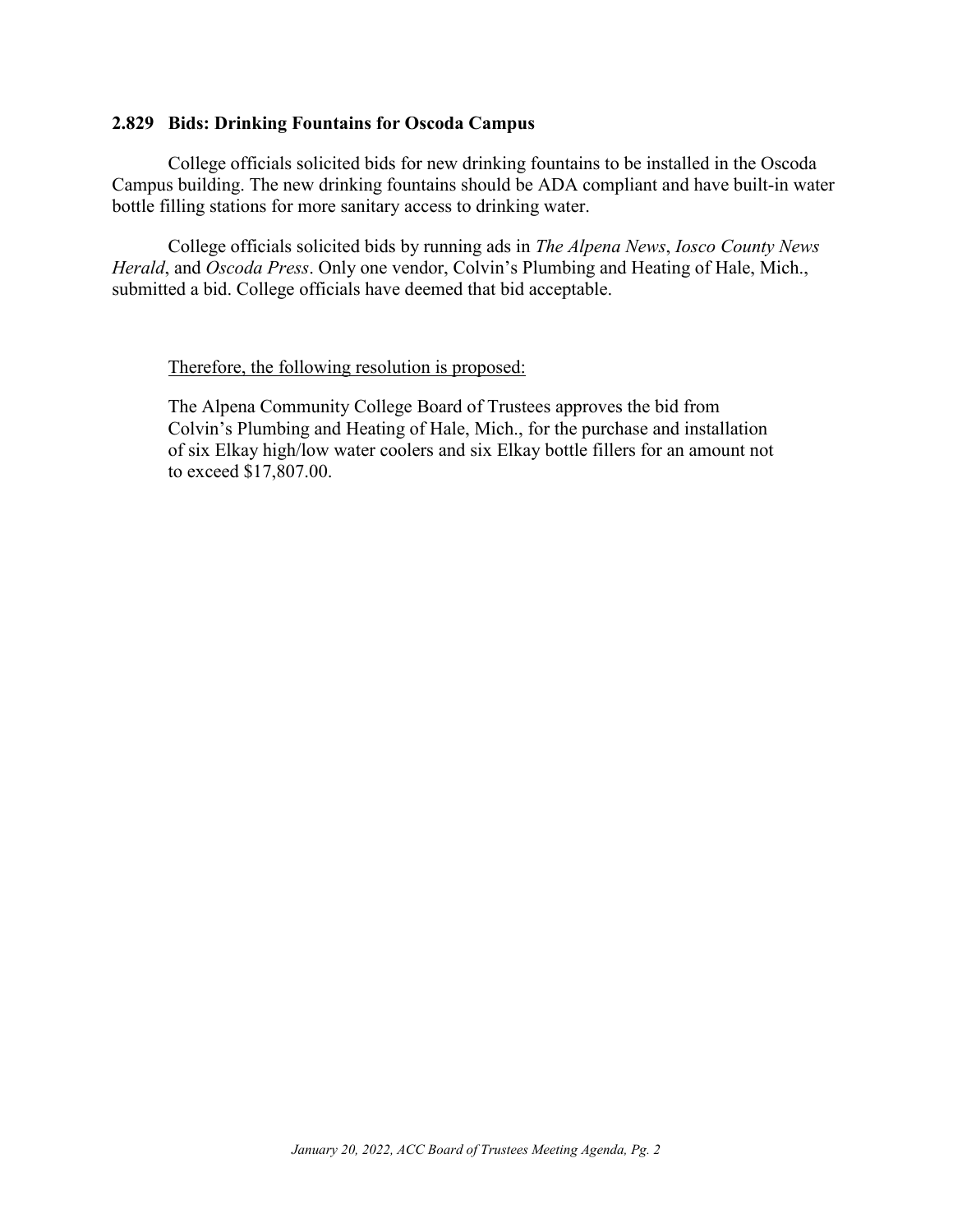# <span id="page-3-0"></span>**4.043 Financial Report**

Monthly General Fund Revenue and Expense through December 2021 (Year to Year Actual Comparison)

- The property tax receipts of \$784,298 are \$87,359 less than those for December 2020, due to timing of receipts.
- Tuition/fee receipts of \$5,235,880 are \$273,521 lower primarily due to lower than anticipated enrollments.
- State aid for the current year is \$1,971,877. This includes three regular monthly payments of \$530,000, plus \$225,700 as a one-time appropriation payment, early receipt of an offset payment, higher MPSERS offset contribution, and a semiannual personal property tax payment of \$90,461. This is the first payment of the year.
- The difference in Federal is due to \$2,435,600 in Paycheck Protection Program funding recorded through September of 2020. The College did not budget nor expect any of those kinds of revenues in FY 2022.
- The General Fund received \$323,123 for lost tuition and fee revenue through Federal HEERF funds.
- There were three payrolls processed in July and December for both FY 21 and FY 22.
- There is an overall increase in wage and fringe benefits of about 3% this year.
- Institutional Administration difference is lower than anticipated due to professional fees coming in \$20,000 less than last year.
- Physical Plant is as expected for this time of year.
- Net income through the sixth month of the year shows a gain of \$714,988.

Monthly General Fund Revenue and Expense through December 2021 (Budget to Actual Comparison)

- Books and equipment is higher due to timing of acquisitions.
- All other categories are in acceptable ranges for this stage of the year except as noted above.

General Fund Month to Month Comparison through December 2021

- Contract services in July includes the annual maintenance contract with Ellucian for about \$173,000.
- Salaries and fringe benefits were as expected.
- Outside services included the second \$21,500 payment for the Alpena police officer.
- Insurance payments are paid irregularly.
- All other Month-to-Month comparisons are tracking as expected except as noted above.

Consolidated Income Statement for the second quarter of FY 2022

- The credit in revenue for auxiliary funds is due to sales tax recorded in the bookstore.
- The deficit in restricted funds is due to timing of draw-downs of federal aid.
- The deficit in plant funds is due to timing of receipts from the state on the Van Lare Hall renovation project.
- Other balances are reasonable for this time of year.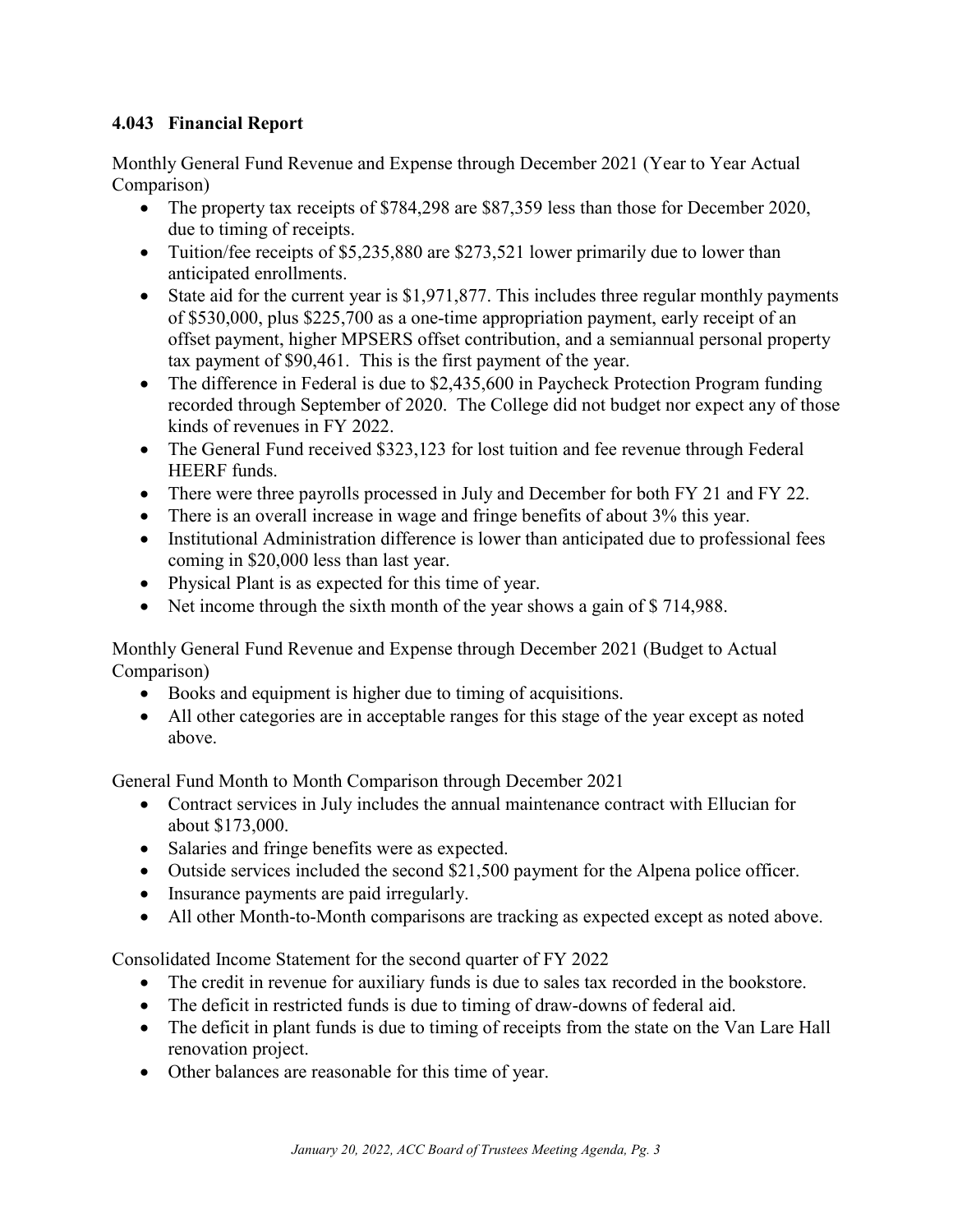# **Alpena Community College General Fund Year-to-Year Actual Comparison For the Six Months Ending December 31, 2021**

|                                | <b>YTD Actual</b> | <b>YTD Actual</b> | <b>YTD Actual</b> |
|--------------------------------|-------------------|-------------------|-------------------|
| Description                    | FY 2022           | FY 2021           | Variance          |
| <b>Revenue</b>                 |                   |                   |                   |
| <b>Property Tax</b>            | 784,298           | 871,657           | (87, 359)         |
| <b>Tuition/Fees</b>            | 5,235,880         | 5,509,401         | (273, 521)        |
| Sales, Service, and Rent       | 17,658            | 9,546             | 8,112             |
| <b>State Aid</b>               | 1,971,877         | 1,710,360         | 261,517           |
| Local                          | 0                 | 0                 | 0                 |
| <b>State</b>                   | 0                 | 0                 | 0                 |
| Federal                        | 26,204            | 2,462,297         | (2,436,093)       |
| Federal - HEERF                | 323,123           | 0                 | 323,123           |
| <b>Cost Recovery</b>           | 0                 | 0                 | 0                 |
| Interest                       | 0                 | 371               | (371)             |
| Other                          | 3,479             | 0                 | 3,479             |
| <b>Revenue</b>                 | 8,362,519         | 10,563,632        | (2,201,113)       |
| <b>Expense</b>                 |                   |                   |                   |
| Instruction                    | 3,650,096         | 3,566,880         | 83,216            |
| OIT                            | 610,490           | 592,841           | 17,649            |
| <b>Public Service</b>          | O                 | $\Omega$          | $\Omega$          |
| <b>Instruction Support</b>     | 784,735           | 748,111           | 36,624            |
| <b>Student Services</b>        | 721,327           | 687,640           | 33,687            |
| Institutional Administration   | 1,116,376         | 1,106,767         | 9,609             |
| <b>Physical Plant</b>          | 764,507           | 726,962           | 37,545            |
| <b>Expense</b>                 | 7,647,531         | 7,429,201         | 218,330           |
| Income                         | 714,988           | 3,134,431         | (2,419,443)       |
| Net Assets - Beginning of Year | 2,004,253         | 1,499,720         | 1,499,720         |
| Net Assets - End of Year       | 2,719,241         | 4,634,151         | (919, 723)        |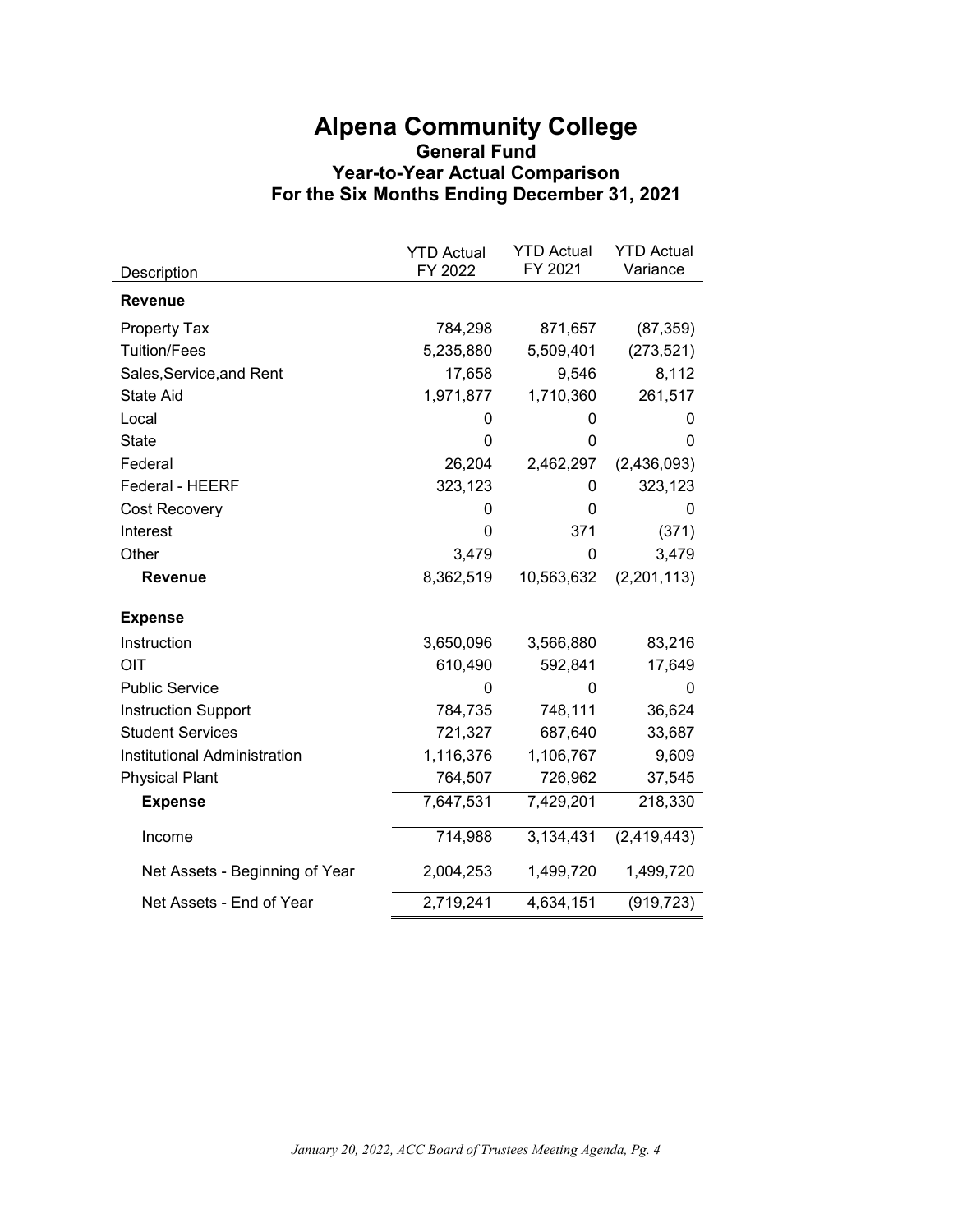# **Alpena Community College Comparative Income Statement General Fund For the Six Months Ending December 31, 2021**

| Revenue<br>31.72%<br>2,824,142<br>784,298<br>(2,039,844)<br>27.77%<br><b>Property Tax</b><br><b>Tuition/Fees</b><br>(906, 848)<br>85.24%<br>6,142,728<br>5,235,880<br>89.27%<br>Sales, Services, and Rent<br>22,000<br>80.26%<br>43.39%<br>17,658<br>(4, 342)<br>6,136,901<br>1,971,877<br>(4, 165, 024)<br>32.13%<br><b>State Aid</b><br>28.72%<br>Federal<br>61,000<br>26,204<br>(34, 796)<br>42.96%<br>4036.55%<br>323,123<br>0.00%<br>0.00%<br>Federal - HEERF<br>0<br>323,123<br>71,824<br>(71, 824)<br>0.00%<br>0.00%<br>Cost Recovery<br>0<br>5,000<br>$\overline{0}$<br>0.00%<br>7.42%<br>Interest<br>(5,000)<br>7,920<br>25.57%<br>Other<br>3,479<br>(4, 441)<br>43.93%<br>15,271,515<br>8,362,519<br>(6,908,996)<br>54.76%<br>70.23%<br>Revenue<br>Expense<br>53.21%<br><b>Salaries</b><br>8,425,296<br>4,482,682<br>3,942,614<br>53.31%<br><b>Fringe Benefits</b><br>4,125,285<br>2,085,654<br>49.44%<br>47.44%<br>2,039,631<br><b>Outside Services</b><br>453,339<br>354,374<br>56.13%<br>807,713<br>62.00%<br>252,000<br>104,835<br>147,165<br>41.60%<br>44.85%<br>Advertising<br>196,400<br>73,109<br>37.22%<br>37.16%<br><b>Supplies</b><br>123,291<br>0.00%<br>0.00%<br>Rental<br>0<br>$\mathbf 0$<br>$\mathbf 0$<br>470,390<br>132,970<br>28.27%<br><b>Utilities</b><br>337,420<br>26.77%<br>Telephone<br>55,000<br>20,978<br>34,022<br>38.14%<br>27.23%<br>37,500<br>9,049<br>28,451<br>41.03%<br>Postage<br>24.13%<br>142,000<br>124,175<br>17,825<br>87.45%<br>87.54%<br>Insurance<br>Travel & Mileage<br>80,062<br>9.17%<br>7,317<br>72,745<br>9.14%<br><b>Tuition Waivers and Dues</b><br>205,000<br>128,362<br>76,638<br>62.62%<br>57.57%<br>43,594<br>52,286<br>45.47%<br>29.65%<br>Library Books & Equipment<br>95,880<br>Other<br>74,000<br>27,489<br>46,511<br>37.15%<br>25.64%<br><b>Transfers</b><br>304,989<br>304,989<br>0.00%<br>$0.00\%$<br>$\mathbf{0}$<br>7,647,530<br>50.08%<br>49.38%<br>15,271,515<br>7,623,985<br><b>Expense</b> | Description | FY 2022<br><b>Budget</b> | FY 2022<br><b>YTD Actual</b> | FY 2022<br>Variance | FY 2022<br>Complete | FY 2021<br>Complete |
|-------------------------------------------------------------------------------------------------------------------------------------------------------------------------------------------------------------------------------------------------------------------------------------------------------------------------------------------------------------------------------------------------------------------------------------------------------------------------------------------------------------------------------------------------------------------------------------------------------------------------------------------------------------------------------------------------------------------------------------------------------------------------------------------------------------------------------------------------------------------------------------------------------------------------------------------------------------------------------------------------------------------------------------------------------------------------------------------------------------------------------------------------------------------------------------------------------------------------------------------------------------------------------------------------------------------------------------------------------------------------------------------------------------------------------------------------------------------------------------------------------------------------------------------------------------------------------------------------------------------------------------------------------------------------------------------------------------------------------------------------------------------------------------------------------------------------------------------------------------------------------------------------------------------------------------------------------------------------|-------------|--------------------------|------------------------------|---------------------|---------------------|---------------------|
|                                                                                                                                                                                                                                                                                                                                                                                                                                                                                                                                                                                                                                                                                                                                                                                                                                                                                                                                                                                                                                                                                                                                                                                                                                                                                                                                                                                                                                                                                                                                                                                                                                                                                                                                                                                                                                                                                                                                                                         |             |                          |                              |                     |                     |                     |
|                                                                                                                                                                                                                                                                                                                                                                                                                                                                                                                                                                                                                                                                                                                                                                                                                                                                                                                                                                                                                                                                                                                                                                                                                                                                                                                                                                                                                                                                                                                                                                                                                                                                                                                                                                                                                                                                                                                                                                         |             |                          |                              |                     |                     |                     |
|                                                                                                                                                                                                                                                                                                                                                                                                                                                                                                                                                                                                                                                                                                                                                                                                                                                                                                                                                                                                                                                                                                                                                                                                                                                                                                                                                                                                                                                                                                                                                                                                                                                                                                                                                                                                                                                                                                                                                                         |             |                          |                              |                     |                     |                     |
|                                                                                                                                                                                                                                                                                                                                                                                                                                                                                                                                                                                                                                                                                                                                                                                                                                                                                                                                                                                                                                                                                                                                                                                                                                                                                                                                                                                                                                                                                                                                                                                                                                                                                                                                                                                                                                                                                                                                                                         |             |                          |                              |                     |                     |                     |
|                                                                                                                                                                                                                                                                                                                                                                                                                                                                                                                                                                                                                                                                                                                                                                                                                                                                                                                                                                                                                                                                                                                                                                                                                                                                                                                                                                                                                                                                                                                                                                                                                                                                                                                                                                                                                                                                                                                                                                         |             |                          |                              |                     |                     |                     |
|                                                                                                                                                                                                                                                                                                                                                                                                                                                                                                                                                                                                                                                                                                                                                                                                                                                                                                                                                                                                                                                                                                                                                                                                                                                                                                                                                                                                                                                                                                                                                                                                                                                                                                                                                                                                                                                                                                                                                                         |             |                          |                              |                     |                     |                     |
|                                                                                                                                                                                                                                                                                                                                                                                                                                                                                                                                                                                                                                                                                                                                                                                                                                                                                                                                                                                                                                                                                                                                                                                                                                                                                                                                                                                                                                                                                                                                                                                                                                                                                                                                                                                                                                                                                                                                                                         |             |                          |                              |                     |                     |                     |
|                                                                                                                                                                                                                                                                                                                                                                                                                                                                                                                                                                                                                                                                                                                                                                                                                                                                                                                                                                                                                                                                                                                                                                                                                                                                                                                                                                                                                                                                                                                                                                                                                                                                                                                                                                                                                                                                                                                                                                         |             |                          |                              |                     |                     |                     |
|                                                                                                                                                                                                                                                                                                                                                                                                                                                                                                                                                                                                                                                                                                                                                                                                                                                                                                                                                                                                                                                                                                                                                                                                                                                                                                                                                                                                                                                                                                                                                                                                                                                                                                                                                                                                                                                                                                                                                                         |             |                          |                              |                     |                     |                     |
|                                                                                                                                                                                                                                                                                                                                                                                                                                                                                                                                                                                                                                                                                                                                                                                                                                                                                                                                                                                                                                                                                                                                                                                                                                                                                                                                                                                                                                                                                                                                                                                                                                                                                                                                                                                                                                                                                                                                                                         |             |                          |                              |                     |                     |                     |
|                                                                                                                                                                                                                                                                                                                                                                                                                                                                                                                                                                                                                                                                                                                                                                                                                                                                                                                                                                                                                                                                                                                                                                                                                                                                                                                                                                                                                                                                                                                                                                                                                                                                                                                                                                                                                                                                                                                                                                         |             |                          |                              |                     |                     |                     |
|                                                                                                                                                                                                                                                                                                                                                                                                                                                                                                                                                                                                                                                                                                                                                                                                                                                                                                                                                                                                                                                                                                                                                                                                                                                                                                                                                                                                                                                                                                                                                                                                                                                                                                                                                                                                                                                                                                                                                                         |             |                          |                              |                     |                     |                     |
|                                                                                                                                                                                                                                                                                                                                                                                                                                                                                                                                                                                                                                                                                                                                                                                                                                                                                                                                                                                                                                                                                                                                                                                                                                                                                                                                                                                                                                                                                                                                                                                                                                                                                                                                                                                                                                                                                                                                                                         |             |                          |                              |                     |                     |                     |
|                                                                                                                                                                                                                                                                                                                                                                                                                                                                                                                                                                                                                                                                                                                                                                                                                                                                                                                                                                                                                                                                                                                                                                                                                                                                                                                                                                                                                                                                                                                                                                                                                                                                                                                                                                                                                                                                                                                                                                         |             |                          |                              |                     |                     |                     |
|                                                                                                                                                                                                                                                                                                                                                                                                                                                                                                                                                                                                                                                                                                                                                                                                                                                                                                                                                                                                                                                                                                                                                                                                                                                                                                                                                                                                                                                                                                                                                                                                                                                                                                                                                                                                                                                                                                                                                                         |             |                          |                              |                     |                     |                     |
|                                                                                                                                                                                                                                                                                                                                                                                                                                                                                                                                                                                                                                                                                                                                                                                                                                                                                                                                                                                                                                                                                                                                                                                                                                                                                                                                                                                                                                                                                                                                                                                                                                                                                                                                                                                                                                                                                                                                                                         |             |                          |                              |                     |                     |                     |
|                                                                                                                                                                                                                                                                                                                                                                                                                                                                                                                                                                                                                                                                                                                                                                                                                                                                                                                                                                                                                                                                                                                                                                                                                                                                                                                                                                                                                                                                                                                                                                                                                                                                                                                                                                                                                                                                                                                                                                         |             |                          |                              |                     |                     |                     |
|                                                                                                                                                                                                                                                                                                                                                                                                                                                                                                                                                                                                                                                                                                                                                                                                                                                                                                                                                                                                                                                                                                                                                                                                                                                                                                                                                                                                                                                                                                                                                                                                                                                                                                                                                                                                                                                                                                                                                                         |             |                          |                              |                     |                     |                     |
|                                                                                                                                                                                                                                                                                                                                                                                                                                                                                                                                                                                                                                                                                                                                                                                                                                                                                                                                                                                                                                                                                                                                                                                                                                                                                                                                                                                                                                                                                                                                                                                                                                                                                                                                                                                                                                                                                                                                                                         |             |                          |                              |                     |                     |                     |
|                                                                                                                                                                                                                                                                                                                                                                                                                                                                                                                                                                                                                                                                                                                                                                                                                                                                                                                                                                                                                                                                                                                                                                                                                                                                                                                                                                                                                                                                                                                                                                                                                                                                                                                                                                                                                                                                                                                                                                         |             |                          |                              |                     |                     |                     |
|                                                                                                                                                                                                                                                                                                                                                                                                                                                                                                                                                                                                                                                                                                                                                                                                                                                                                                                                                                                                                                                                                                                                                                                                                                                                                                                                                                                                                                                                                                                                                                                                                                                                                                                                                                                                                                                                                                                                                                         |             |                          |                              |                     |                     |                     |
|                                                                                                                                                                                                                                                                                                                                                                                                                                                                                                                                                                                                                                                                                                                                                                                                                                                                                                                                                                                                                                                                                                                                                                                                                                                                                                                                                                                                                                                                                                                                                                                                                                                                                                                                                                                                                                                                                                                                                                         |             |                          |                              |                     |                     |                     |
|                                                                                                                                                                                                                                                                                                                                                                                                                                                                                                                                                                                                                                                                                                                                                                                                                                                                                                                                                                                                                                                                                                                                                                                                                                                                                                                                                                                                                                                                                                                                                                                                                                                                                                                                                                                                                                                                                                                                                                         |             |                          |                              |                     |                     |                     |
|                                                                                                                                                                                                                                                                                                                                                                                                                                                                                                                                                                                                                                                                                                                                                                                                                                                                                                                                                                                                                                                                                                                                                                                                                                                                                                                                                                                                                                                                                                                                                                                                                                                                                                                                                                                                                                                                                                                                                                         |             |                          |                              |                     |                     |                     |
|                                                                                                                                                                                                                                                                                                                                                                                                                                                                                                                                                                                                                                                                                                                                                                                                                                                                                                                                                                                                                                                                                                                                                                                                                                                                                                                                                                                                                                                                                                                                                                                                                                                                                                                                                                                                                                                                                                                                                                         |             |                          |                              |                     |                     |                     |
|                                                                                                                                                                                                                                                                                                                                                                                                                                                                                                                                                                                                                                                                                                                                                                                                                                                                                                                                                                                                                                                                                                                                                                                                                                                                                                                                                                                                                                                                                                                                                                                                                                                                                                                                                                                                                                                                                                                                                                         |             |                          |                              |                     |                     |                     |
|                                                                                                                                                                                                                                                                                                                                                                                                                                                                                                                                                                                                                                                                                                                                                                                                                                                                                                                                                                                                                                                                                                                                                                                                                                                                                                                                                                                                                                                                                                                                                                                                                                                                                                                                                                                                                                                                                                                                                                         |             |                          |                              |                     |                     |                     |
|                                                                                                                                                                                                                                                                                                                                                                                                                                                                                                                                                                                                                                                                                                                                                                                                                                                                                                                                                                                                                                                                                                                                                                                                                                                                                                                                                                                                                                                                                                                                                                                                                                                                                                                                                                                                                                                                                                                                                                         |             |                          |                              |                     |                     |                     |
|                                                                                                                                                                                                                                                                                                                                                                                                                                                                                                                                                                                                                                                                                                                                                                                                                                                                                                                                                                                                                                                                                                                                                                                                                                                                                                                                                                                                                                                                                                                                                                                                                                                                                                                                                                                                                                                                                                                                                                         |             |                          |                              |                     |                     |                     |

| Description                    | FY 2022<br><b>Budget</b> | FY 2022<br><b>YTD Actual</b> |
|--------------------------------|--------------------------|------------------------------|
| Income                         | $\Omega$                 | 714.989                      |
| Net Assets - Beginning of Year | 2,004,253                | 2,004,253                    |
| Net Assets - End of Year       | 2,004,253                | 2,719,242                    |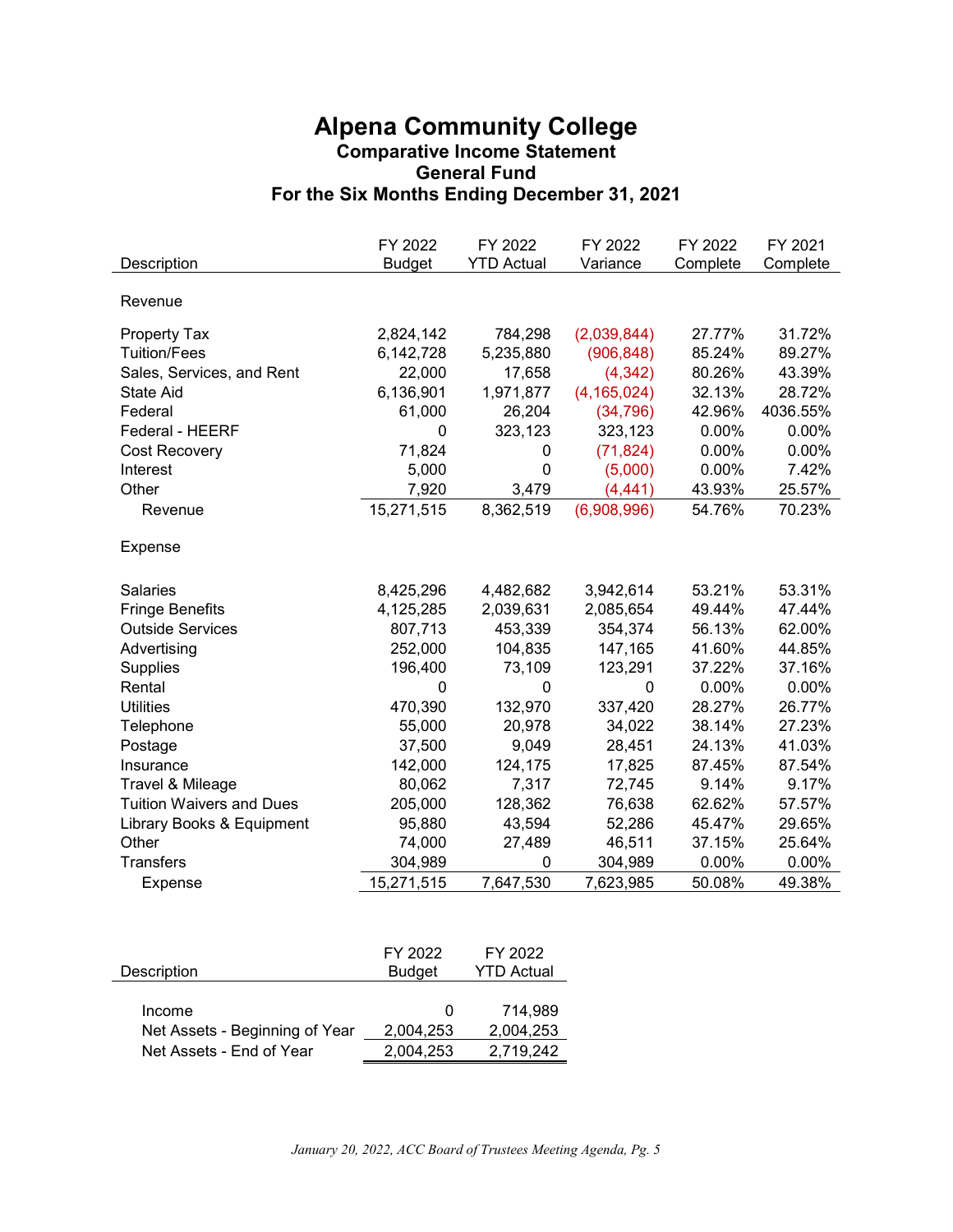# **Alpena Community College General Fund Month to Month Tracking For the Six Months Ending December 31, 2021**

| Description                     | Jul            | Aug         | Sept          | Oct         | Nov         | Dec        | Jan         | Feb         | Mar      | Apr      | May         | Jun      | <b>YTD</b>  | <b>Budget</b> |
|---------------------------------|----------------|-------------|---------------|-------------|-------------|------------|-------------|-------------|----------|----------|-------------|----------|-------------|---------------|
| Revenue                         |                |             |               |             |             |            |             |             |          |          |             |          |             |               |
| Property Tax                    | 149,712        | 419,118     | 12,580        | 3,713       | 3,822       | 195,352    | 0           | 0           | 0        | 0        | $\mathbf 0$ | 0        | 784,297     | 2,824,142     |
| <b>Tuition/Fees</b>             | 2,744,157      | 261,721     | (43, 723)     | 486,539     | 1,433,830   | 353,356    | $\mathbf 0$ | 0           | $\Omega$ | $\Omega$ | 0           | 0        | 5,235,880   | 6,142,728     |
| Sales, Services, and Rent       | 3,875          | 88          | 2,480         | 4,465       | 500         | 6,250      | 0           | 0           | 0        | $\Omega$ | 0           | 0        | 17,658      | 22,000        |
| State Aid                       | $\Omega$       | $\mathbf 0$ | $\Omega$      | 846,231     | 595,593     | 530,053    | 0           | $\mathbf 0$ | 0        | $\Omega$ | 0           | 0        | 1,971,877   | 6,136,901     |
| Federal                         | 4,030          | 1,694       | 8,490         | 3,169       | 4,117       | 4,705      | 0           | $\mathbf 0$ | 0        | $\Omega$ | 0           | 0        | 26,205      | 61,000        |
| Federal - HEERF                 | $\Omega$       | 0           | 0             | 323,123     | $\Omega$    | 0          | 0           | $\mathbf 0$ | $\Omega$ | $\Omega$ | 0           | 0        | 323,123     | 71,824        |
| Cost Recovery                   |                | $\Omega$    | 0             | 0           | $\Omega$    | 0          | $\Omega$    | $\mathbf 0$ | $\Omega$ | $\Omega$ | $\Omega$    | 0        | $\mathbf 0$ | 5,000         |
| Interest                        | $\Omega$       | $\Omega$    | $\Omega$      | $\mathbf 0$ | $\Omega$    | 1,310      | $\Omega$    | $\mathbf 0$ | $\Omega$ | $\Omega$ | 0           | 0        | 1,310       | 7,920         |
| Other                           | (21)           | 50          | 430           | 720         | 990         | $\Omega$   | $\Omega$    | $\mathbf 0$ | $\Omega$ | $\Omega$ | $\Omega$    | 0        | 2,169       | $\mathbf 0$   |
| Revenue                         | 2,901,753      | 682,671     | (19, 743)     | 1,667,960   | 2,038,852   | 1,091,026  | $\mathbf 0$ | $\mathbf 0$ | $\Omega$ | $\Omega$ | $\mathbf 0$ | 0        | 8,362,519   | 15,271,515    |
| Expense                         |                |             |               |             |             |            |             |             |          |          |             |          |             |               |
| Salaries                        | 882,885        | 594,919     | 629,295       | 793,769     | 641,050     | 940,764    | $\mathbf 0$ | $\mathbf 0$ | 0        | 0        | $\mathbf 0$ | 0        | 4,482,682   | 8,425,296     |
| <b>Fringe Benefits</b>          | 383,286        | 284,605     | 316,012       | 351,763     | 300,768     | 403,197    | 0           | $\mathbf 0$ | $\Omega$ | 0        | $\mathbf 0$ | 0        | 2,039,631   | 4,125,285     |
| <b>Outside Services</b>         | 254,581        | 20,309      | 25,832        | 62,346      | 34,761      | 55,511     | 0           | $\mathbf 0$ | $\Omega$ | $\Omega$ | 0           | 0        | 453,340     | 807,713       |
| Advertising                     | 600            | 15,325      | 49,650        | 13,035      | 14,166      | 12,059     | 0           | $\mathbf 0$ | $\Omega$ | $\Omega$ | $\Omega$    | 0        | 104,835     | 252,000       |
| Supplies                        | 6,314          | 8,975       | 16,314        | 14,749      | 20,687      | 6,070      | 0           | $\mathbf 0$ | $\Omega$ | 0        | 0           | $\Omega$ | 73,109      | 196,400       |
| Rental                          | $\Omega$       | $\mathbf 0$ | $\Omega$      | $\mathbf 0$ | $\mathbf 0$ | 0          | $\Omega$    | $\mathbf 0$ | $\Omega$ | $\Omega$ | $\Omega$    | $\Omega$ | $\mathbf 0$ | $\mathbf 0$   |
| <b>Utilities</b>                | 133            | 10,922      | 13,948        | 28,211      | 31,014      | 48,743     | $\Omega$    | $\mathbf 0$ | $\Omega$ | $\Omega$ | $\Omega$    | $\Omega$ | 132,971     | 470,390       |
| Telephone                       | $\overline{2}$ | 1,394       | 3,377         | 3,414       | 9,092       | 3,699      | $\mathbf 0$ | 0           | $\Omega$ | $\Omega$ | 0           | $\Omega$ | 20,978      | 55,000        |
| Postage                         | 400            | 98          | 6,285         | 65          | 633         | 1,569      | $\Omega$    | $\mathbf 0$ | 0        | $\Omega$ | $\Omega$    | $\Omega$ | 9,050       | 37,500        |
| Insurance                       | 53,564         | 15,922      | 26,782        | 625         | 27,282      | 0          | $\Omega$    | $\mathbf 0$ | $\Omega$ | $\Omega$ | 0           | $\Omega$ | 124,175     | 142,000       |
| Travel & Mileage                | 726            | 105         | 427           | 1,280       | 1,626       | 3,153      | 0           | $\mathbf 0$ | 0        | 0        | 0           | 0        | 7,317       | 80,062        |
| <b>Tuition Waivers and Dues</b> | 33,853         | 80,646      | 154           | 7,329       | 6,380       | 0          | 0           | 0           | 0        | $\Omega$ | 0           | 0        | 128,362     | 205,000       |
| Library Books & Equipment       | 24,415         | 3,324       | 6,055         | (638)       | 1,323       | 9.115      | 0           | $\mathbf 0$ | $\Omega$ | 0        | 0           | 0        | 43,594      | 95,880        |
| Other                           | 631            | 4,652       | 3,713         | 13,652      | 2,238       | 2,603      | $\Omega$    | $\mathbf 0$ | $\Omega$ | $\Omega$ | $\Omega$    | 0        | 27,489      | 74,000        |
| Transfers                       | $\Omega$       | $\mathbf 0$ | $\Omega$      | $\mathbf 0$ | $\Omega$    | $\Omega$   | $\Omega$    | 0           | $\Omega$ | $\Omega$ | 0           | $\Omega$ | $\Omega$    | 304,989       |
| Expense                         | 1,641,390      | 1,041,196   | 1,097,844     | 1,289,600   | 1,091,020   | 1,486,483  | 0           | $\mathbf 0$ | 0        | 0        | 0           | 0        | 7,647,533   | 15,271,515    |
| Income                          | 1,260,363      | (358, 525)  | (1, 117, 587) | 378,360     | 947,832     | (395, 457) | 0           | 0           | 0        | 0        | 0           | 0        | 714,986     | 0             |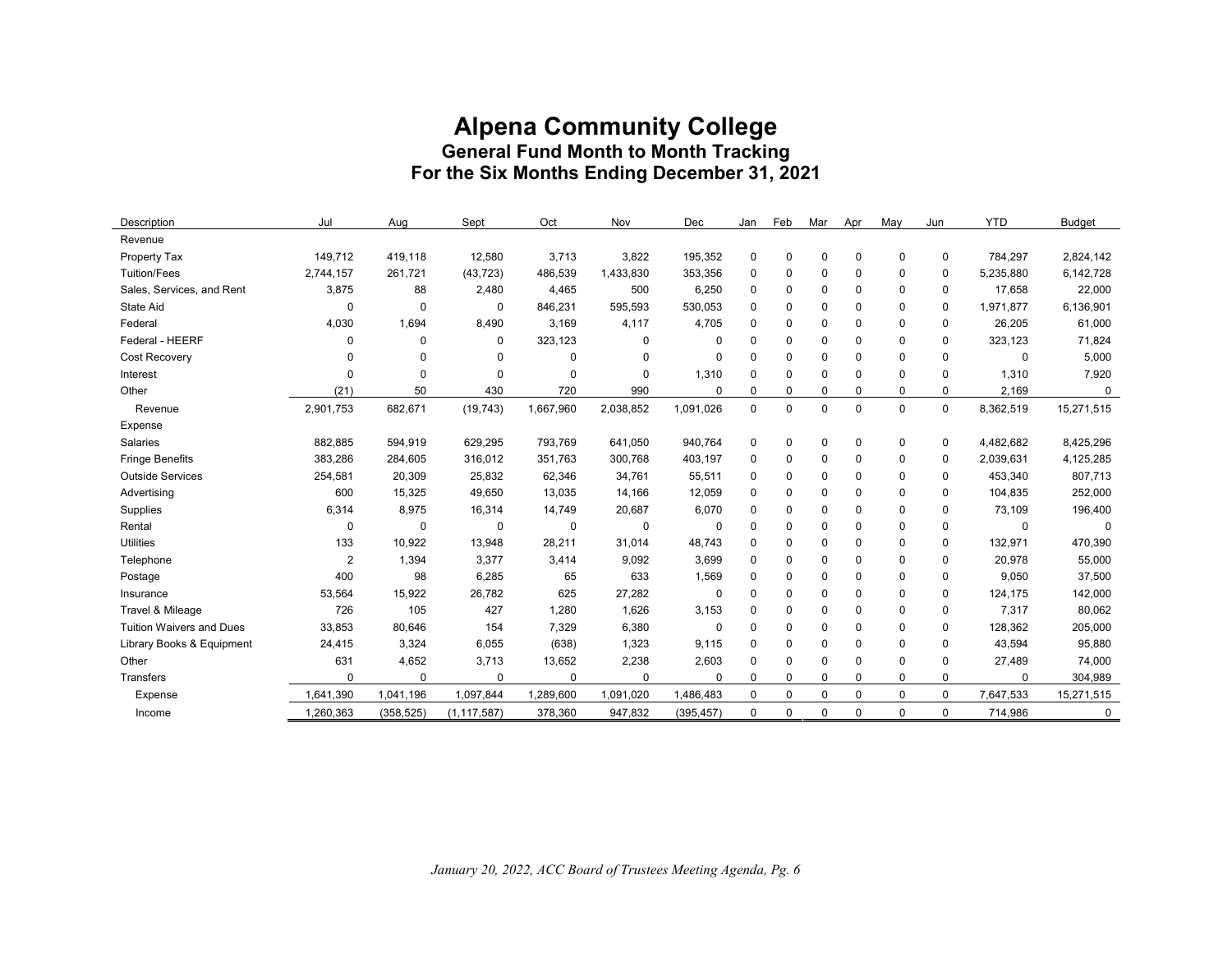# **Alpena Community College Consolidated Income Statement For the Six Months Ending December 31, 2021**

|                               |           |            |              | <b>Unfunded</b><br>Pension |                   |             | <b>Endowment &amp;</b> |            |             |             |
|-------------------------------|-----------|------------|--------------|----------------------------|-------------------|-------------|------------------------|------------|-------------|-------------|
| Category                      | General   | Designated | Auxiliary    | Liability                  | <b>Restricted</b> | Loan        | Scholarship            | Plant      | Agency      | Total       |
| Revenue                       |           |            |              |                            |                   |             |                        |            |             |             |
| Property Tax                  | 784,298   | 0          | $\mathbf{0}$ | $\Omega$                   | $\mathbf 0$       | $\mathbf 0$ | 0                      | $\Omega$   | 0           | 784,298     |
| Tuition/Fees                  | 5,235,880 | 326,369    | 35,967       | 0                          | (2,711)           | 0           | 0                      | 153,428    | 0           | 5,748,933   |
| Sales, Services, and Rent     | 17,658    | 96,453     | 630,236      | $\Omega$                   | (19,958)          | 0           | 0                      | $\Omega$   | $\Omega$    | 724,389     |
| State aid                     | 1,971,877 | 0          | 0            | 0                          | $\Omega$          | $\Omega$    | $\Omega$               | $\Omega$   | $\Omega$    | 1,971,877   |
| Local                         | 0         | $\Omega$   | $\Omega$     | 0                          | 95,474            | $\Omega$    | 0                      | 0          | $\Omega$    | 95,474      |
| State                         | $\Omega$  | 4,980      | $\Omega$     | $\Omega$                   | 3,988,036         | $\mathbf 0$ | 13,575                 | 647,461    | $\Omega$    | 4,654,052   |
| Federal                       | 26,204    | 0          | $\Omega$     | 0                          | 1,737             | 455,617     | 0                      | 0          | $\Omega$    | 483,558     |
| Federal - HEERF               | 323,123   | 0          | $\Omega$     | 0                          | $\Omega$          | 0           | $\Omega$               | $\Omega$   | $\Omega$    | 323,123     |
| Donations                     | $\Omega$  | 6,720      | $\Omega$     | $\Omega$                   | $\Omega$          | 0           | 108,401                | 140        | 2,165       | 117,426     |
| Interest                      | $\Omega$  | 0          | $\Omega$     | $\Omega$                   | $\Omega$          | $\Omega$    | 0                      | $\Omega$   | $\mathbf 0$ | $\Omega$    |
| Other                         | 3,479     | (1,000)    | (14, 737)    | 0                          | 0                 | 65,997      | $\Omega$               | 1,440      | 5,000       | 60,179      |
| <b>Total Revenue</b>          | 8,362,519 | 433,522    | 651,466      | $\mathbf 0$                | 4,062,578         | 521,614     | 121,976                | 802,469    | 7,165       | 14,963,309  |
| <b>Expenditures</b>           |           |            |              |                            |                   |             |                        |            |             |             |
| Salaries                      | 4,482,682 | 128,466    | 107,575      | $\mathbf 0$                | 300,715           | 0           | 0                      | 0          | 0           | 5,019,438   |
| <b>Fringe Benefits</b>        | 2,039,631 | 55,011     | 36,045       | 0                          | 134,293           | 0           | 0                      | 0          | 0           | 2,264,980   |
| <b>Outside Services</b>       | 453,339   | 22,944     | 43,097       | 0                          | 39,427            | 0           | $\Omega$               | 274,577    | 0           | 833,384     |
| Advertising                   | 104,835   | 0          | $\mathbf 0$  | 0                          | $\mathbf 0$       | $\Omega$    | $\Omega$               | 0          | $\Omega$    | 104,835     |
| Supplies                      | 73,109    | 27,951     | 287,990      | 0                          | 61,013            | U           | $\Omega$               | 0          | $\Omega$    | 450,063     |
| Rentals                       | $\Omega$  | 0          | $\mathbf 0$  | 0                          | 1,050             | 0           | $\Omega$               | 0          | 0           | 1,050       |
| Utilities                     | 132,970   | 968        | 6,535        | 0                          | 0                 | 0           | 0                      | 0          | $\Omega$    | 140,473     |
| Telephone                     | 20,978    | 0          | $\Omega$     | 0                          | 0                 | 0           | 0                      | 0          | $\Omega$    | 20,978      |
| Postage                       | 9,049     | $\Omega$   | 7,203        | 0                          | 0                 | $\Omega$    | 0                      | 0          | $\Omega$    | 16,252      |
| Insurance                     | 124,175   | 17,781     | $\mathbf 0$  | 0                          | $\Omega$          | $\Omega$    | 0                      | 0          | $\Omega$    | 141,956     |
| Travel & Mileage              | 7,317     | 22,357     | 144          | 0                          | 10,575            | $\Omega$    | $\Omega$               | $\Omega$   | $\Omega$    | 40,393      |
| <b>Tuition Waivers</b>        | 128,362   | 7,629      | 0            | $\Omega$                   | 732,203           | 521,614     | 67,028                 | $\Omega$   | 0           | 1,456,836   |
| Library Books & Equipment     | 43,594    | 44,040     | $\Omega$     | 0                          | 417,060           | 0           | 0                      | 751,154    | 0           | 1,255,848   |
| Other                         | 27,489    | 7,553      | 3,089        | 0                          | 2,454,157         | 0           | 0                      | 13,359     | 5,433       | 2,511,080   |
| <b>Transfers</b>              | $\Omega$  | 0          | $\mathbf 0$  | 0                          | 0                 | $\mathbf 0$ | $\Omega$               | 0          | $\mathbf 0$ | $\Omega$    |
| <b>Total Expenditures</b>     | 7,647,530 | 334,700    | 491,678      | $\mathbf 0$                | 4,150,493         | 521,614     | 67,028                 | 1,039,090  | 5,433       | 14,257,566  |
| Net Revenue (Expense)         | 714,989   | 98,822     | 159,788      | $\mathbf 0$                | (87, 915)         | 0           | 54,948                 | (236, 621) | 1,732       | 705,743     |
| <b>Beginning Net Position</b> | 2,004,253 | 226,722    | 317,872      | (29, 102, 562)             | 342,686           | 0           | 765                    | 23,977,083 | 9,694       | (2,223,487) |
| Period Ending Net Position    | 2,719,242 | 325,544    | 477,660      | (29, 102, 562)             | 254,771           | $\mathbf 0$ | 55,713                 | 23,740,462 | 11,426      | (1,517,744) |

*January 20, 2022, ACC Board of Trustees Meeting Agenda, Pg. 7*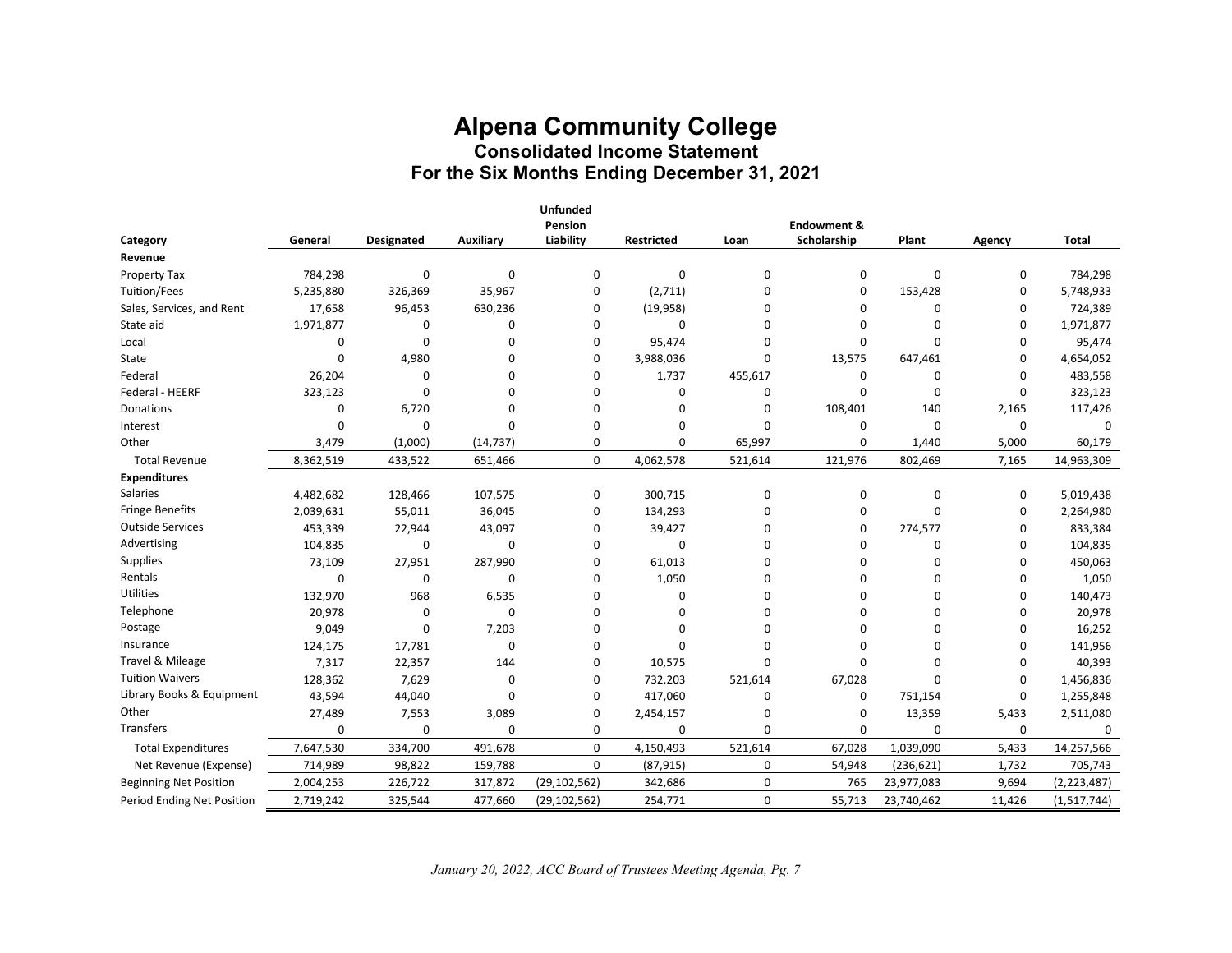# <span id="page-8-0"></span>**4.044 Personnel Report**

New hires, terminations, and status changes from December 9, 2021, to January 12, 2022.

New Hires:

• None.

### Re-Hires:

• None.

### Transfers:

• None.

### Resignations:

• None.

### Terminations:

• None.

### Retirements:

• None.

# Name Changes:

• None.